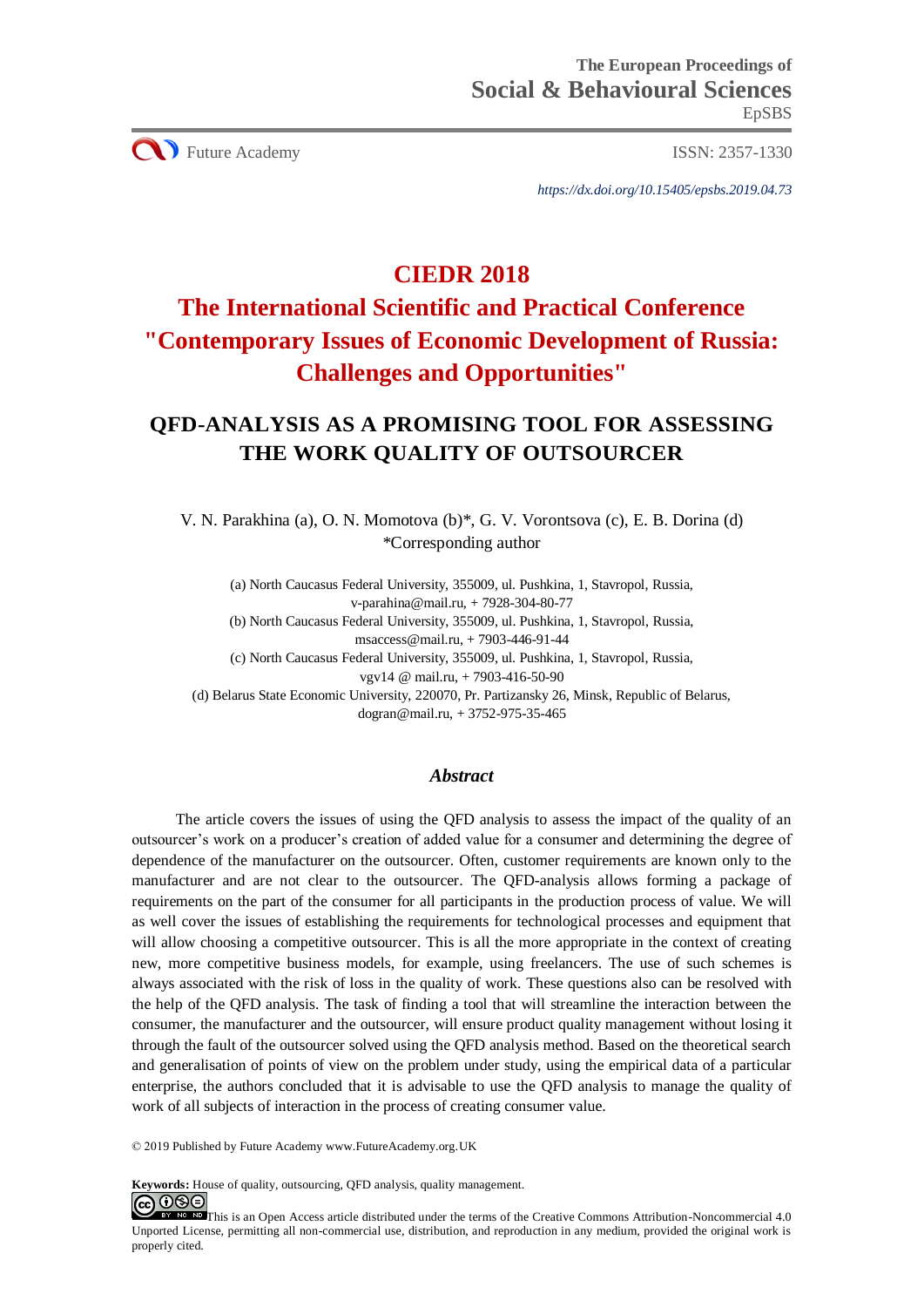# **1. Introduction**

In modern conditions of globalisation, many managers are aware of the need for the division of labor as the most profitable basis for doing business. However, the understanding of the feasibility of specialization at the micro level as the removal from the structure of a company of a part of non-core, auxiliary, or too expensive activities has come relatively recently. To provide the necessary competitive advantages, many companies are shown to specialize in the area that can be defined as the key. However, ignoring minor and related activities can lead to a significant reduction in the overall quality level of the final product. In this regard, it is advisable to analyze the contribution of the outsourcer to the growth or decline in the quality of work performed by the company, as well as the risks from outsourcing the work. The QFD analysis toolkit traditionally used to convert customer requirements into the technical characteristics of the products produced can be used not only to control the quality of the manufacturer's processes, but also to control the processes transferred to the outsourcer (Rudenko & Hochradel, 2017).

For example, the House of Quality (QFD) provides an opportunity to formulate production conditions for an outsourcer (requirements for the quality of the work they provide), determine their impact on the achievement of consumer preferences, and assess the risk of reduced product quality due to the outsourcer (Lyapina, Stroeva, Vlasova, Konnobeeva, & Konnobeeva, 2017).

#### **2. Problem Statement**

In the process of outsourcing works arises the problem of formulating technical requirements for an outsourcer product, which is caused by the lack of direct contact with the consumer. This task is related to the problem of analysis, evaluation, as well as ensuring the quality of the outsourced service and at the same time with the problem of identifying risks in the transfer of work for outsourcing. QFD analysis allows solving the abovementioned problems.

#### **3. Research Questions**

**3.1. How to use the QFD analysis to select an outsourcer?**

**3.2. How to use the QFD analysis to convey the requirements of the consumer and manufacturer of the product to the outsourcer?**

**3.3. How to determine the magnitude of the risk of quality loss when outsourcing part of the functions?**

**3.4. Is it possible to assess the degree of manufacturer dependence on the outsourcer using the QFD analysis?**

#### **4. Purpose of the Study**

To acquire and retain a competitive advantage by the manufacturer due to the deepening specialization of labor and the rational use of the resource component, it is advisable to transfer part of the non-core and / or costly functions to outsourcing with subsequent quality control of their implementation.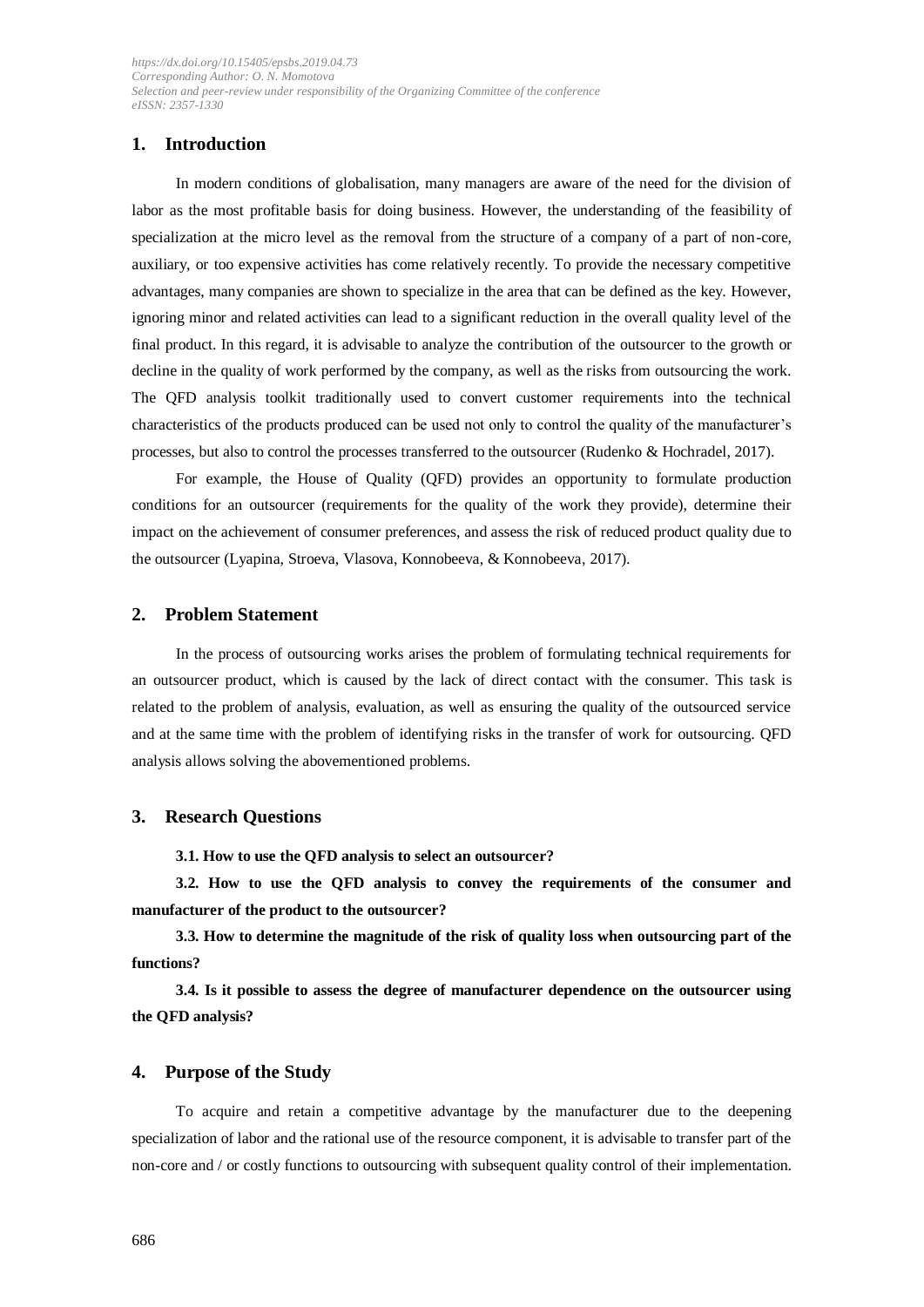This leads to the need to find a tool to streamline the interaction between the consumer, the manufacturer and the outsourcer and at the same time ensure product quality management (Maritan, 2015).

The goal of our research is to consider the possibility of using QFD analysis as a tool for studying and evaluating the quality of an outsourcer's work, which allows making comprehensive conclusions about the possibility of transferring some functions to outsourcing without losing their quality characteristics established by the requirements of the consumer of products.

### **5. Research Methods**

**5.1.** System approach allowed to study the problem in connection with all of its components: the consumer, the manufacturer and the outsourcer. As well as determining the impact of each of them on ensuring the final quality of the work of the company and its competitiveness.

**5.2.** An integrated approach allowed us to get an integrated view of the role of the outsourcer in ensuring the quality of the work by the producer and the level of risk of loss of quality and, accordingly, the weight of the manufacturer's competitive advantage.

**5.3.** QFD analysis allowed transforming consumer requirements into product specifications, evaluating the outsourcer's contribution and streamlining the functions assigned to it, determining the degree of risk of quality loss when outsourcing the work.

#### **6. Findings**

According to the academic community, outsourcing is an organizational and economic decision which allocates non-core business functions or parts of an organization's business process for servicing by an outside organization, while ensuring transparency of business processes, growth of investment attractiveness and, as a result, increasing the competitiveness of the business as a whole.

Currently, the trend of using outsourcing services is gaining momentum. There is even an established list of services which in world practice it is advisable to outsource.

The transfer to the outsourcing of a certain range of business processes implies the fact that the outsourcer will perform the operations professionally, efficiently, on time and at reasonable prices. The outsourcing company must be competitive in comparison with other similar firms. This is an important aspect of its activities, as it takes part in the creation of a higher consumer value by the manufacturer. The basis is the outsourcer's superiority in quality, level of production costs and management methods used, including those related to building relationships and the use of innovations (Vasiliev, Odinokov, Borisova, & Letuchev, 2016). The competitive advantage of the outsourcing service is formed as a result of the ratio of perception and customer expectations. At the same time, the technical quality of the outsourcing service is based on the existing competencies and technologies. And functional quality presupposes the effectiveness of managing connections and interactions with both the producer of the product and its consumer (Kobyak, 2011). This is made possible by applying the QFD analysis (Quality Function Deployment), as a sequence of procedures that make it possible to formulate requirements, including the outsourcer's products. We are talking about the methodology of systematic and structured transformation of the desires of the consumer in the requirements for the quality of products, services and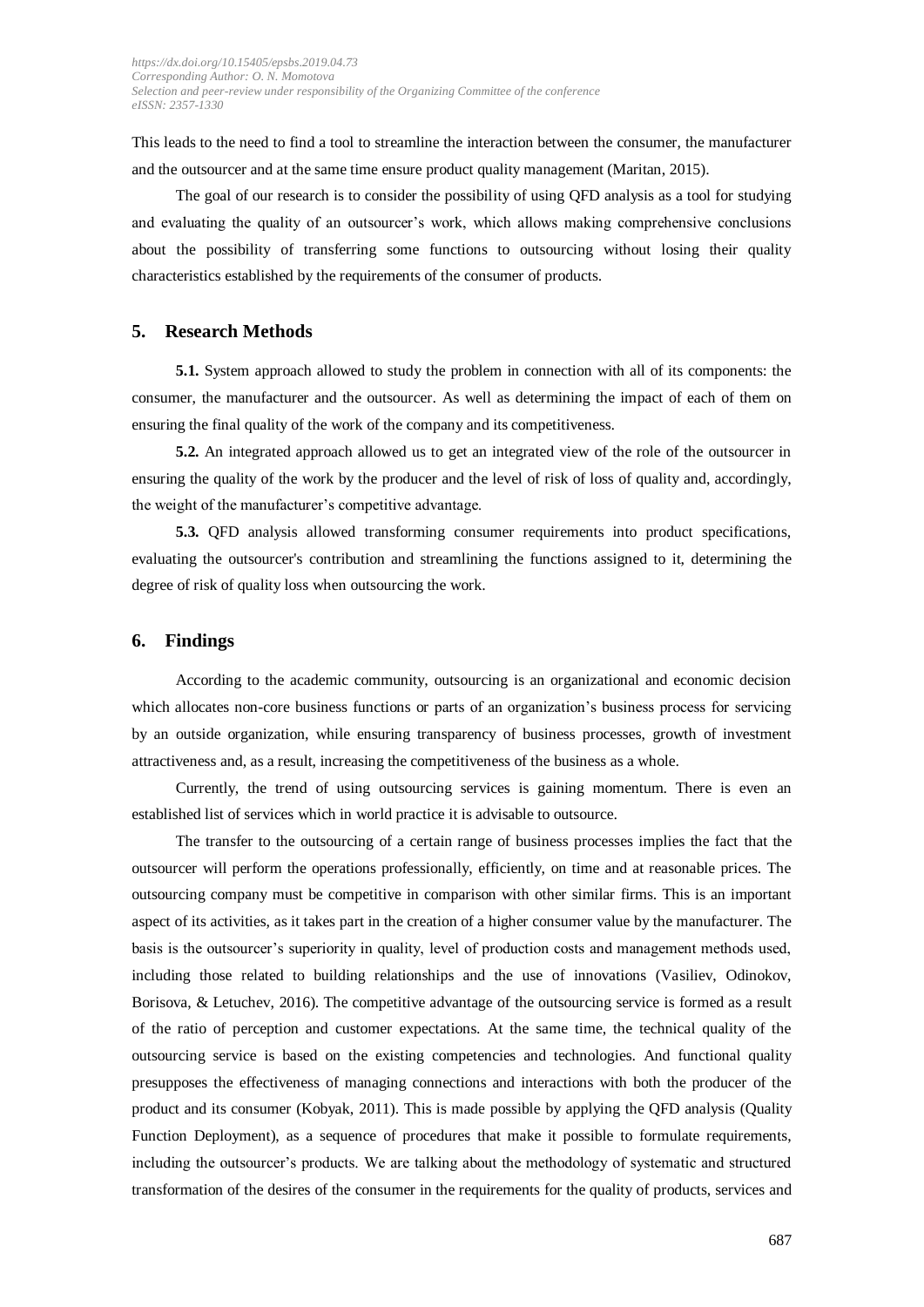/ or process, which allows taking into account the requirements for the quality of outsourcing work in the model being created.

To convey to the outsourcer the wishes of the consumer, which he must provide in whole or in part, possibly by creating house of quality of the outsourced service. Part of the characteristics will be dictated by the product's house of quality, created on the basis of the wishes of the consumer, the rest will be formulated by the outsourcer based on an assessment of their capabilities and the mutual influence of the requirements for the product. This tool allows to decompose the requirements for an outsourcing service into constituent characteristics that ensure customer satisfaction and product manufacturer using outsourcing (Kleiner, 2017).

Thus, when assessing the quality of an outsourcing service, it is necessary to take into account three levels of assessment: consumer, producer and outsourcer, that is, the composition of quality assessment indicators and their weighting factors are created on the basis of consumer quality indicators and producer quality indicators.

Let us consider an example of using the QFD analysis in order to assess the level of quality of an outsourcing service. The company "ALPHA" is engaged in corporate supplies of equipment and software, integration of information systems into the customer's infrastructure, as well as complex projects using of solutions in the field of information and physical security, networking and telecommunications, web development. The organization is quite young and is on the market for 5 years. In connection with the expansion and growth of the company, it became necessary to attract an additional personnel unit of IT engineer (Lewis, Welsh, & Dehler, 2002). Since keeping a private IT engineer in-house is quite expensive, the optimal solution in this case is the outsourcing of this function. Engineers who are outsourced are usually cheaper for a company than full-time units, so there is a possibility of reducing the cost of design work. It is advisable to note that in this case the firm receives not only the work or function performed, but also the accumulated experience and knowledge of an outside participant, which do not need to be maintained and updated, but which can be successfully used in the future.

Using the QFD analysis we will build the House of Quality model in order to determine the efficiency of transferring the functions of an IT engineer to outsourcing.

The weight of the company's characteristics with respect to customer requirements (absolute value) will be calculated as the sum of the products of the weight of the relationship between indicators and the absolute weight of each characteristic established by an expert:

$$
B_{x1} = \sum_{j=1}^{n} Bxi(xj) \tag{1}
$$

It is important to take into account the weight of links, which have the following values:

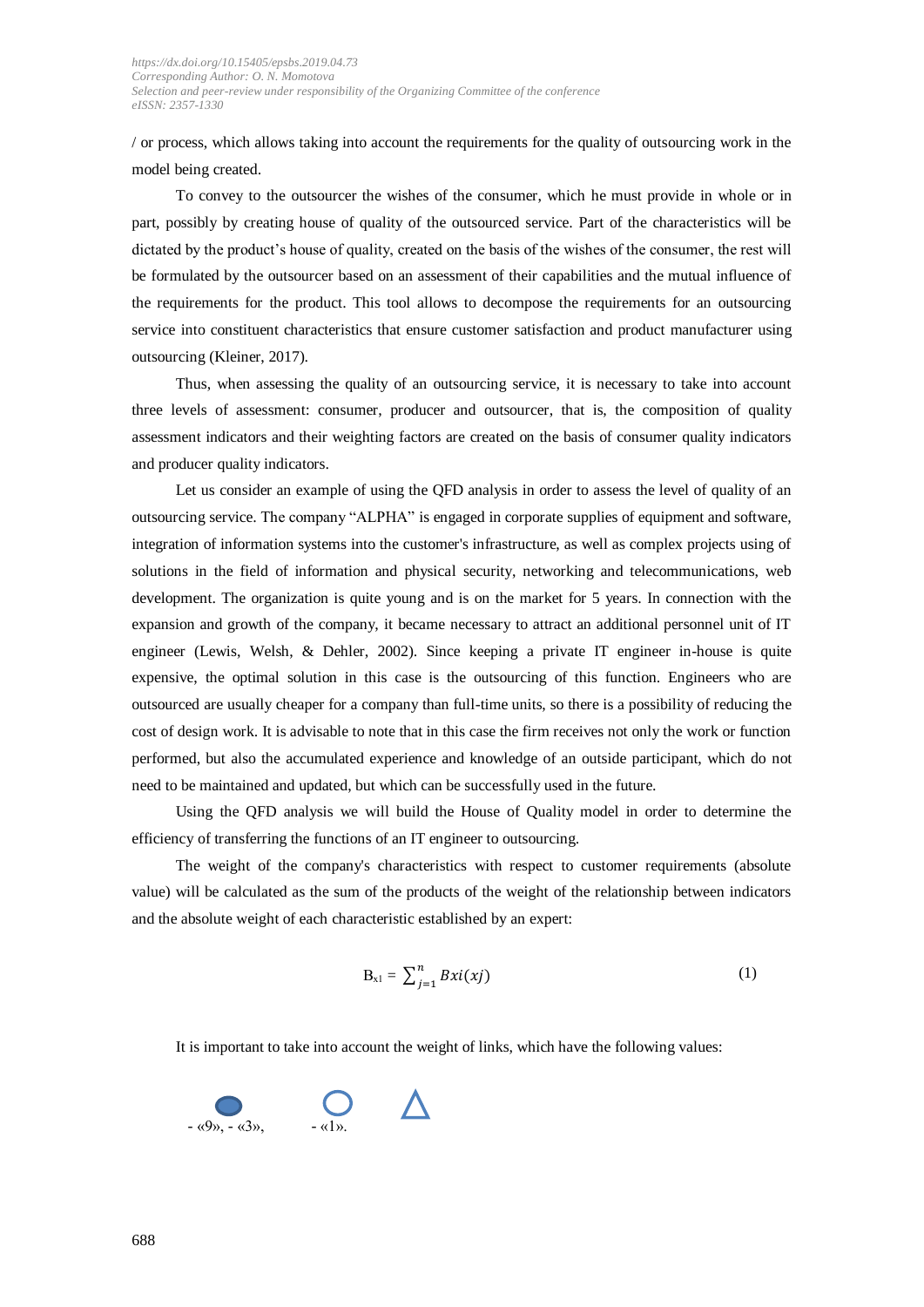Given these requirements, we calculate the absolute value using the example of the first technical characteristics of the service manufacturer.

$$
B1 = 6.0 * 3 + 6.0 * 1 + 9.0 * 9 = 105.
$$

The House of Quality is presented in Figure 1.

The next step is the determination of the direct and indirect influence of characteristics on each other. This effect can have both a positive (direct relationship between the values of the characteristics) and a negative (feedback between the values of the characteristics) sign. In order to establish the vector of influence in the quality of the house included a matrix of the type "roof". In the matrix, the influence vector is reflected in the form of the corresponding arithmetic signs (Semenov, Mikhailov, & Menshakova, 2016).



**Figure 01.** House of quality of an IT-engineer

Having determined the vector of the influence of characteristics on each other, we will bring them into the "roof" of the house of quality.

The share of the direct impact of the quality characteristics provided by the outsourcer on customer satisfaction can be calculated as the ratio of the sum of the weights of the characteristics provided by the outsourcer to the sum of the weights of the characteristics formed when studying consumer needs. Since a direct influence is more significant from the point of view of its influence than an indirect one, we will calculate its value. When transferring the functions of an IT engineer to outsourcing, characteristics 2 and 4 will be provided by the outsourcer enterprise. Therefore, the direct impact will be equal to: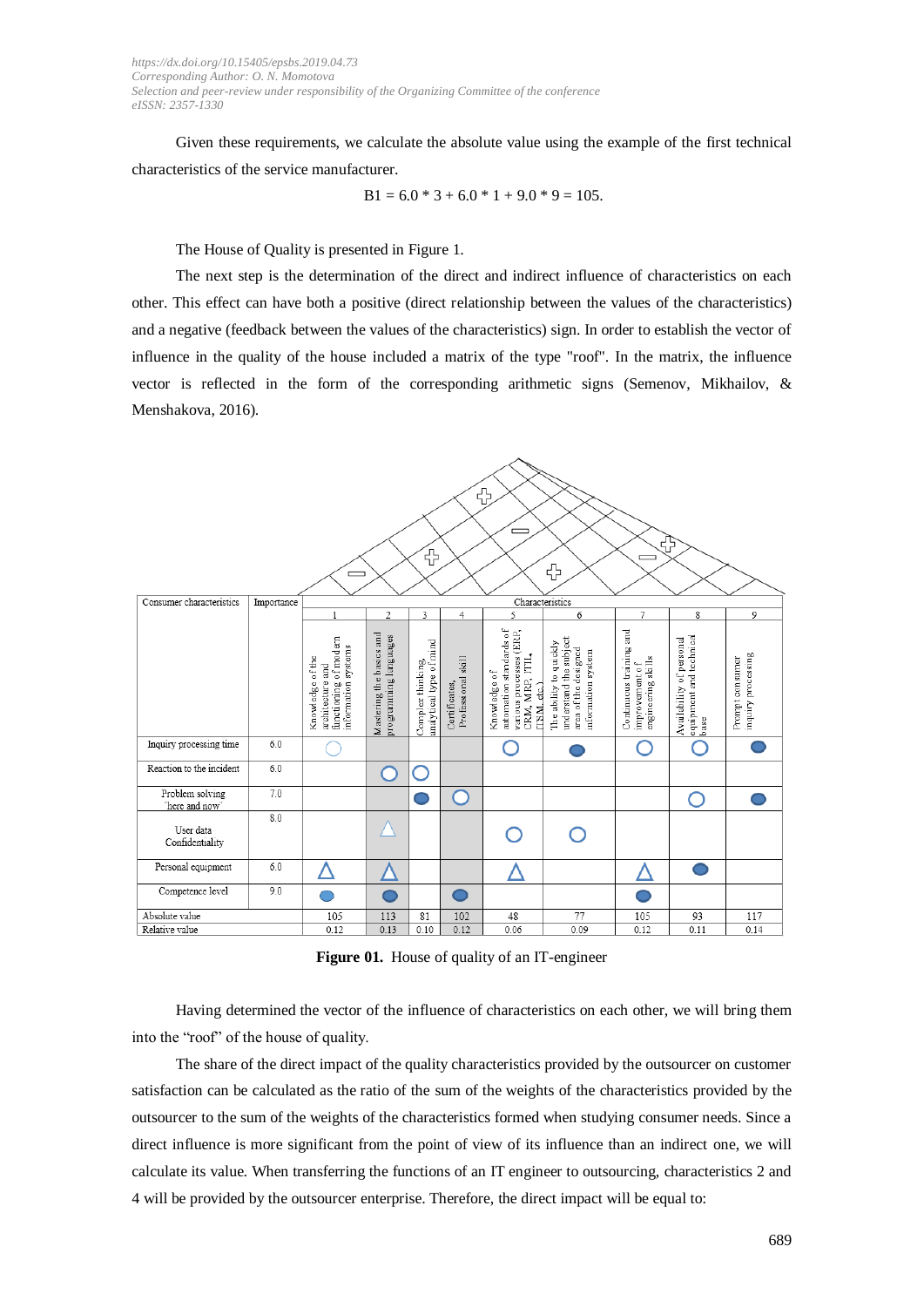Direct effect =  $215/841 = 0.26$  or  $26\%$ .

So, the obtained coefficient indicates the acceptable risk level of the negative influence of the outsourcer on the end user. However, in this case, first of all, it is important to conduct a thorough analysis of these risks (Anfinogentova, Dudin, Lyasnikov, & Protsenko, 2017).

For the company, such experience is acceptable and in case of a positive decision regarding the transfer of IT engineer functions to outsourcing, the company only needs to monitor activities and take timely measures in case of failures.

## **7. Conclusion**

Thus, QFD analysis (the method of structuring the quality function or the method of "house of quality") has found distribution as a universal tool for creating a product that guarantees the interconnection of elements of the production system and their exact correspondence to consumer preferences. This versatile tool allows manufacturers to transform consumer expectations into product specifications and requirements for production processes and equipment as a result of sequential actions (Hoffmann, 1997). This is an expert method that uses a specific tabular way of presenting information, consisting in the sequential construction of "quality houses", within which the actual indicators of product quality or consumer characteristics (rows) and ensuring their technical requirements for products, processes and equipment (columns) are interrelated. Some of these requirements can be provided by an outsourcer.

Auxiliary quality indicators provided by an outsourcer are important for the manufacturer, but not always significant for the consumer. Therefore, the refinement of the QFD analysis procedure in terms of introducing an additional level - the house of quality of the outsourcer will allow the manufacturer to control the quality level of the functions transferred to the outsourcing. And the outsourcer will give the opportunity to take into account the expectations of consumers.

#### **References**

- Anfinogentova, A. A., Dudin, M. N., Lyasnikov, N. V., & Protsenko, O. D. (2017). Method of assessing the quality of the activities of agricultural enterprises based on an environmentally responsible approach. *Economy of the region, 13*(2), 579-590.
- Hoffmann, J. (1997). *Entwicklung eines QFD-gestützten Verfahrens zur Produktplanung und – entwicklung für kleine und mittlere Unternehmen.* Berlin, Heideberg: Springer, Verlag.
- Kleiner, G. B. (2017). Systemic modernization of domestic enterprises: a theoretical justification, motives, principles. *Economy of the region, 13*(1), 13-24.
- Kobyak, M. V. (2011). The quality of tourism services as a strategic basis for the development of tourism. *Economy of the region, 1*(25), 260-263.
- Lewis, M.W., Welsh, M. A., & Dehler, G.E. (2002). Product development tensions: exploring contrasting styles of project management. *Academy of management journal, 45*(3), 546-564.
- Lyapina, I., Stroeva, O., Vlasova, M., Konnobeeva, O., & Konnobeeva, E. (2017). Approaches to Organization of Project Management in Russia. In E. G. Popkova, V. E. Sukhova, A. F. Rogachev, Y. G. Tyurina, O. A. Boris, V. N. Parakhina (Eds.) *Integration and Clustering for Sustainable Economic Growth* (pp. 91-99). Cham, Switzerland:Springer International Publishing AG.
- Maritan, D. (2015). *Practical Manual of Quality Function Deployment*. Cham, Switzerland: Springer International Publishing.